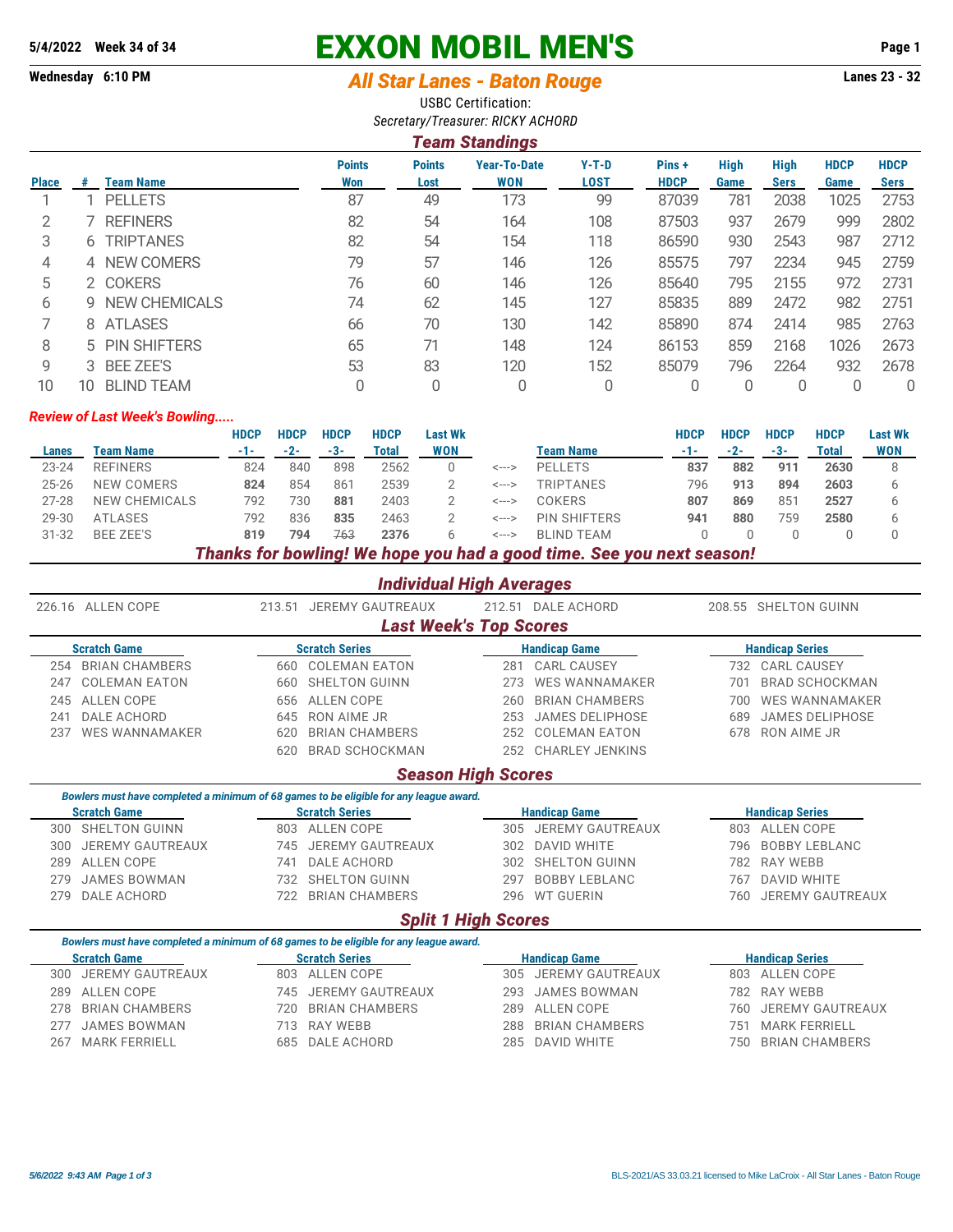**5/4/2022 Week 34 of 34 EXXON MOBIL MEN'S Page 2**

| <b>Team Rosters</b> |                          |                                            |                     |             |                   |          |             |             |             |             |                        |                        |
|---------------------|--------------------------|--------------------------------------------|---------------------|-------------|-------------------|----------|-------------|-------------|-------------|-------------|------------------------|------------------------|
|                     |                          |                                            |                     |             |                   |          | <b>High</b> | <b>High</b> | <b>HDCP</b> | <b>HDCP</b> | <b>Weekly Over Avg</b> | <b>Weekly Over Avg</b> |
|                     | $ID#$ Sex<br>1 - PELLETS | <b>Name</b>                                | <b>Avg HDCP</b>     |             | <b>Pins Gms</b>   |          | Game        | <b>Sers</b> | Game        | <b>Sers</b> | Game Avg +/-           | Series Avg +/-         |
| 1                   | M                        | <b>CARL CAUSEY</b>                         | 151                 | 56          | 13624             | 90       | 224         | 561         | 281         | 732         | $224 - 150 = 74$       | $561 - 450 = 111$      |
| $\overline{2}$      | M                        | DON WILSON                                 | 149                 | 57          | 11656             | 78       | 212         | 526         | 279         | 723         | $180 - 148 = 32$       | $493 - 444 = 49$       |
| 3                   | M                        | SOLOMON THOMAS                             | 165                 | 42          | 13431             | 81       | 214         | 567         | 273         | 733         |                        |                        |
| $\overline{4}$      | M                        | <b>JOHNNY EDWARDS</b>                      | 165                 | 42          | 13395             | 81       | 210         | 572         | 259         | 701         | $178 - 165 = 13$       | $451 - 495 = -44$      |
| 53                  | M                        | <b>JOHN TEASLEY</b>                        | 147                 | 59          | 11056             | 75       | 200         | 499         | 261         | 694         | $177 - 146 = 31$       | $474 - 438 = 36$       |
| 2 - COKERS          |                          |                                            |                     |             |                   |          |             |             |             |             |                        |                        |
| 5                   | M                        | <b>MARK FERRIELL</b>                       | 194                 | 15          | 15175             | 78       | 267         | 679         | 283         | 751         | $203 - 194 = 9$        | $563 - 582 = -19$      |
| 6                   | M                        | <b>JOHN LANDRY</b>                         | 141                 | 65          | 12985             | 92       | 196         | 507         | 276         | 747         | $166 - 140 = 26$       | 447 - 420=27           |
| 7                   | M                        | <b>STYL SFONDOURIS</b>                     | bk167               | 40          | 1058              | 6        | 212         | 578         |             |             |                        |                        |
| 8                   | M                        | <b>DAVID WHITE</b>                         | 175                 | 33          | 17357             | 99       | 268         | 665         | 302         | 767         | $180 - 175 = 5$        | $474 - 525 = -51$      |
| 41                  | M                        | <b>BOBBY CAMPO</b>                         | 137                 | 69          | 9454              | 69       | 196         | 495         | 265         | 687         |                        |                        |
| 42                  | M                        | ED MAJOR                                   | 181                 | 27          | 2178              | 12       | 205         | 579         | 223         | 646         |                        |                        |
| 59                  | M                        | <b>BRAD SCHOCKMAN</b>                      | 185                 | 23          | 3338              | 18       | 240         | 620         | 272         | 701         | $223 - 181 = 42$       | $620 - 543 = 77$       |
|                     | 3 - BEE ZEE'S            |                                            |                     |             |                   |          |             |             |             |             |                        |                        |
| 52                  | M                        | <b>MANNIE HARDY</b>                        | 171                 | 37          | 9784              | 57       | 234         | 581         | 272         | 695         |                        |                        |
| 11                  | M                        | <b>JAMES THOMAS</b>                        | 129                 | 76          | 7742              | 60       | 177         | 430         | 254         | 679         | $135 - 129 = 6$        | $345 - 387 = -42$      |
| 10                  | M                        | <b>BILLY MOAK</b>                          | 153                 | 54          | 9206              | 60       | 224         | 554         | 281         | 725         | $166 - 153 = 13$       | $432 - 459 = -27$      |
| 9                   | M                        | <b>BLAKE HENRY</b>                         | 178                 | 30          | 10718             | 60       | 242         | 593         | 272         | 669         | 201 - 178=23           | $540 - 534 = 6$        |
| 12                  | M                        | <b>JAY SCARDINA</b>                        | 166                 | 41          | 8995              | 54       | 257         | 599         | 299         | 712         |                        |                        |
| 43                  | M                        | RYAN SCARDINA                              | 171                 | 37          | 9280              | 54       | 224         | 584         | 261         | 692         |                        |                        |
| 44                  | M                        | <b>BRYAN SCARDINA</b>                      | 200                 | 9           | 11403             | 57       | 278         | 718         | 289         | 751         |                        |                        |
|                     | <b>4 - NEW COMERS</b>    |                                            |                     |             |                   |          |             |             |             |             |                        |                        |
| 13                  | M                        | <b>WILLIE DIXON</b>                        | 133                 | 73          | 7599              | 57       | 177         | 457         | 253         | 688         | $147 - 133 = 14$       | $414 - 399 = 15$       |
| 14                  | M                        | RICHARD KIRK                               | 171                 | 37          | 11839             | 69       | 246         | 632         | 284         | 746         | $182 - 171 = 11$       | $530 - 513 = 17$       |
| 54                  | M                        | <b>FELIX COLE</b>                          | 127                 | 78          | 5353              | 42       | 166         | 448         | 242         | 642         |                        |                        |
| 15                  | M                        | <b>RAY WEBB</b>                            | 189                 | 19          | 16513             | 87       | 247         | 713         | 270         | 782         | $195 - 190 = 5$        | $548 - 570 = -22$      |
| 16                  | M                        | <b>OLIVER KIRK</b>                         | 173                 | 35          | 16629             | 96       | 245         | 641         | 284         | 755         | $201 - 172 = 29$       | $552 - 516 = 36$       |
| 58                  | M                        | <b>GIL MACKIE</b>                          | 186                 | 22          | 2234              | 12       | 227         | 619         | 252         | 658         |                        |                        |
|                     | <b>5 - PIN SHIFTERS</b>  |                                            |                     |             |                   |          |             |             |             |             |                        |                        |
| 17                  | M                        | <b>BILLY GROVE</b>                         | 175                 | 33          | 6334              | 36       | 241         | 586         | 274         | 685         |                        |                        |
| 18                  | M                        | <b>STEVE THOMPSON</b>                      | 148                 | 58          | 10703             | 72       | 222         | 508         | 279         | 685         | $159 - 148 = 11$       | $434 - 444 = -10$      |
| 19                  | M                        | <b>JAMES DELIPHOSE</b>                     | 182                 | 26          | 12025             | 66       | 262         | 682         | 294         | 778         | $226 - 181 = 45$       | $608 - 543 = 65$       |
| 20                  | M                        | <b>WES WANNAMAKER</b>                      | 173                 | 35          | 14551             | 84       | 246         | 641         | 284         | 755         | $237 - 172 = 65$       | $592 - 516 = 76$       |
| 45                  | M                        | <b>JAMES CHADWICK</b>                      | 155                 | 52          | 10295             | 66       | 211         | 542         | 266         | 713         |                        |                        |
| 46                  | M                        | RONNIE BROWN                               | 165                 | 42          | 13411             | 81       | 226         | 597         | 273         | 729         | $157 - 166 = -9$       | $460 - 498 = -38$      |
|                     | <b>6 - TRIPTANES</b>     |                                            |                     |             |                   |          |             |             |             |             |                        |                        |
| 22                  | M                        | JAMES BOWMAN                               | 198                 | 11          | 20095 101 279 717 |          |             |             | 293         | 759         | $220 - 199 = 21$       | $579 - 597 = -18$      |
| 23                  | M                        | <b>COLEMAN EATON</b>                       | 205                 | 4           | 20301             | 99       | 257         | 696         | 263         | 714         | 247 - 204=43           | $660 - 612 = 48$       |
| 24                  | M                        | SHELTON GUINN                              | 208                 | 1           | 20229             | 97       | 300         | 732         | 302         | 744         | $232 - 208 = 24$       | $660 - 624 = 36$       |
| 47                  | M                        | PHILLIP JOSEPH                             | 191                 | 18          | 15484             | 81       | 253         | 677         | 270         | 725         | 209 - 190=19           | 599 - 570=29           |
| 55<br>21            | M                        | <b>LEROY TAYLOR</b><br><b>LOUIS BRANCH</b> | <b>bk188</b><br>189 | 20<br>19    | 571<br>13623      | 3<br>72  | 205<br>268  | 571<br>663  | 291         | 726         |                        |                        |
|                     | M                        |                                            |                     |             |                   |          |             |             |             |             |                        |                        |
|                     | <b>7 - REFINERS</b>      |                                            |                     |             |                   |          |             |             |             |             |                        |                        |
| 25                  | M                        | RICKY ACHORD                               | 185                 | 23          | 11115             | 60       | 255         | 656         | 279         | 704         | $234 - 198 = 36$       | $645 - 594 = 51$       |
| 26<br>27            | M<br>M                   | RON AIME JR<br>ALLEN COPE                  | 199<br>226          | 10<br>0     | 9590<br>21033     | 48<br>93 | 258<br>289  | 669<br>803  | 271<br>289  | 714<br>803  | $245 - 226 = 19$       | $656 - 678 = -22$      |
| 28                  | M                        | <b>RICK BOURGEOIS SR</b>                   | 195                 | 14          | 9014              | 46       | 267         | 641         | 280         | 702         | $193 - 196 = -3$       | $573 - 588 = -15$      |
| 48                  | M                        | RICK BOURGEOIS JR                          | 208                 | 1           | 8127              | 39       | 258         | 724         | 266         | 739         |                        |                        |
| 51                  | M                        | DALE ACHORD                                | 212                 | $\mathbf 0$ | 15301             | 72       | 279         | 741         | 282         | 741         | 241 - 212=29           | $616 - 636 = -20$      |
| 49                  | M                        | ERIC CORTEZ                                | 170                 | 38          | 7488              | 44       | 220         | 553         | 243         | 670         |                        |                        |
|                     | <b>8 - ATLASES</b>       |                                            |                     |             |                   |          |             |             |             |             |                        |                        |
| 29                  | M                        | LIONEL SMITH                               | 159                 | 48          | 8128              | 51       | 199         | 541         | 249         | 691         | $190 - 159 = 31$       | $450 - 477 = -27$      |
| 30                  | M                        | <b>CHARLEY JENKINS</b>                     | 182                 | 26          | 16392             | 90       | 236         | 609         | 257         | 687         | $225 - 181 = 44$       | $578 - 543 = 35$       |
| 31                  | M                        | <b>BOBBY LEBLANC</b>                       | 171                 | 37          | 12332             | 72       | 257         | 676         | 297         | 796         | $185 - 171 = 14$       | $513 - 513 = 0$        |
| 32                  | M                        | ANDY GAUTREAUX                             | 180                 | 28          | 16798             | 93       | 255         | 647         | 285         | 740         | $181 - 181 = 0$        | $505 - 543 = -38$      |
| 50                  | M                        | JEREMY GAUTREAUX                           | 213                 | $\mathbf 0$ | 19216             | 90       | 300         | 745         | 305         | 760         |                        |                        |
|                     |                          |                                            |                     |             |                   |          |             |             |             |             |                        |                        |